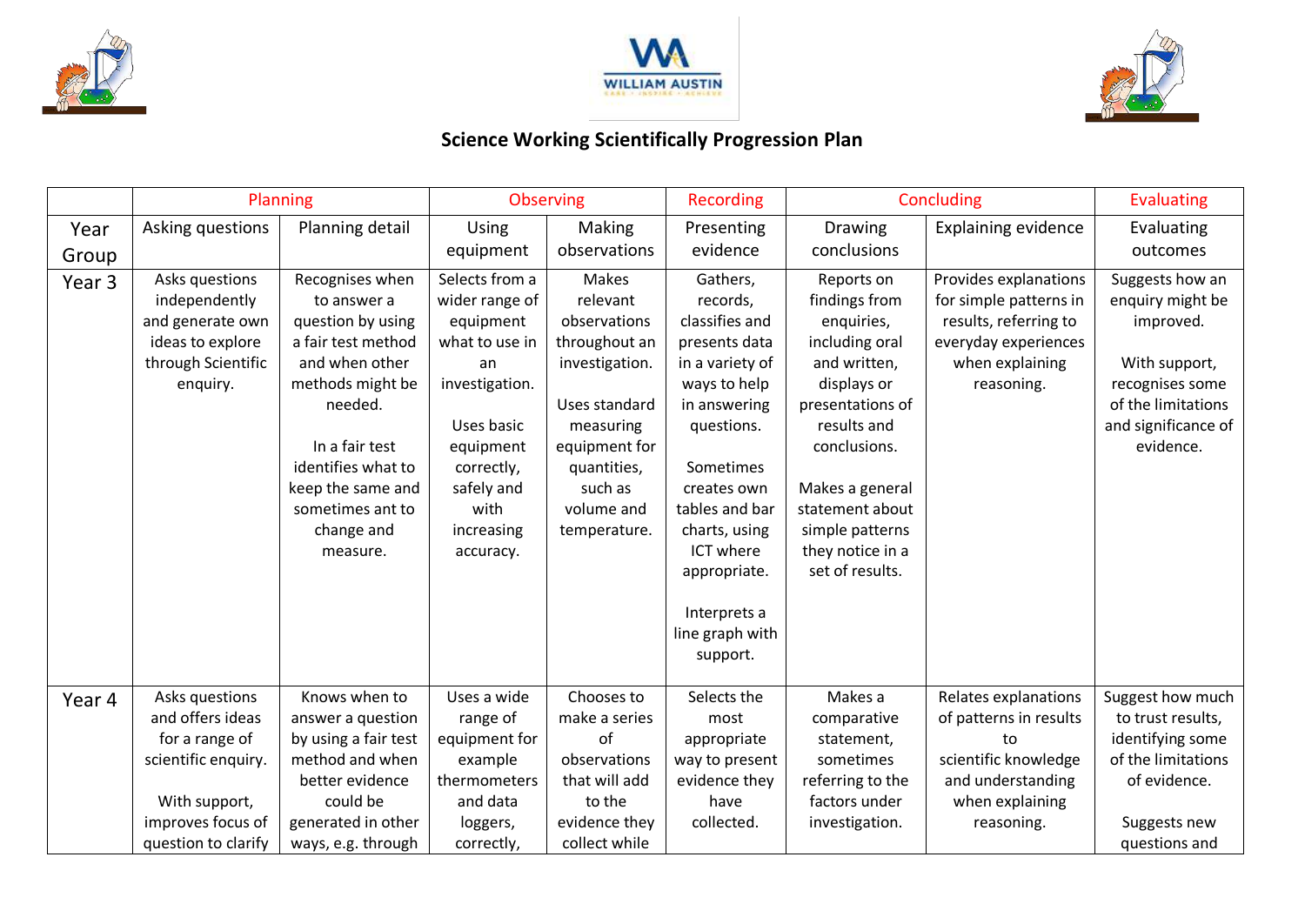| its scientific | a survey, diary/log | safely, and   | investigating. | Records        | Identifies       | predictions for    |
|----------------|---------------------|---------------|----------------|----------------|------------------|--------------------|
| purpose        | or research.        | accurately.   |                | findings using | differences,     | setting up further |
|                |                     |               | With support,  | drawings,      | similarities, or | tests.             |
|                | Sets up a fair test | Deals with    | takes accurate | labelled       | changes related  |                    |
|                | controlling         | most          | readings on    | diagrams, bar  | to simple        |                    |
|                | variables, what to  | equipment     | measuring      | charts, tables | scientific ideas |                    |
|                | keep the same,      | difficulties  | equipment,     | and graphs,    | and processes.   |                    |
|                | what to change,     | independently | recognising    | using ICT      |                  |                    |
|                | measure or          | before asking | when to        | where          | <b>Uses</b>      |                    |
|                | observe.            | for help if   | repeat them    | appropriate.   | straightforward  |                    |
|                |                     | necessary.    |                |                | scientific       |                    |
|                |                     |               |                | Uses simple    | evidence to      |                    |
|                |                     |               |                | scientific     | answer questions |                    |
|                |                     |               |                | language       | or to support    |                    |
|                |                     |               |                | effectively to | their findings   |                    |
|                |                     |               |                | communicate    |                  |                    |
|                |                     |               |                | outcomes.      |                  |                    |
|                |                     |               |                |                |                  |                    |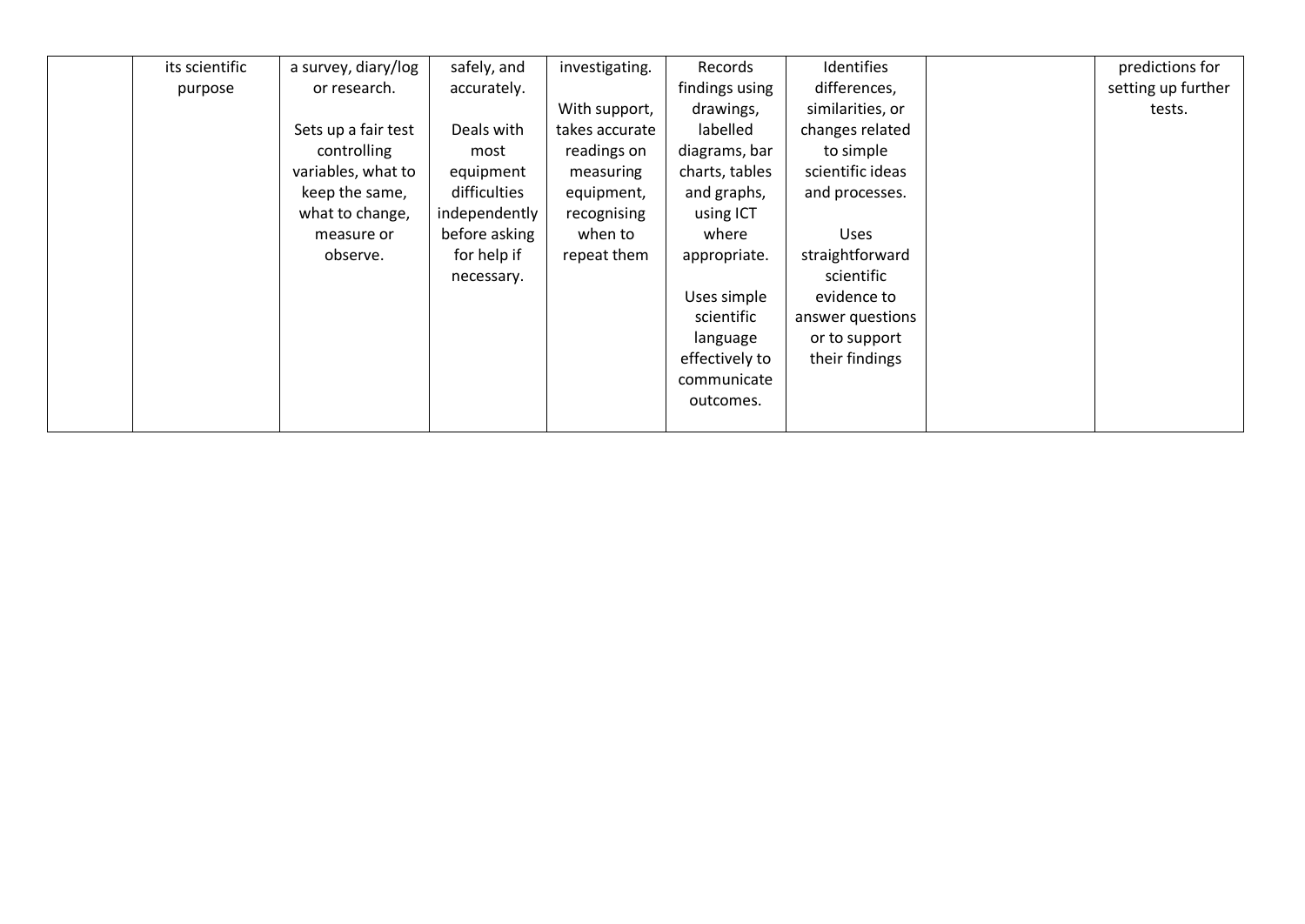|        | Planning                                                                                                                             |                                                                                                                                                                                                           | Observing                                                                                                                                                                                                                             |                                                                                                                                                                       | <b>Recording</b>                                                                                                                                                                                                                                                                                                     | Concluding                                                                                                                                                                                                 |                                                                                                                                                                                         | <b>Evaluating</b>                                                                                                                                                                             |
|--------|--------------------------------------------------------------------------------------------------------------------------------------|-----------------------------------------------------------------------------------------------------------------------------------------------------------------------------------------------------------|---------------------------------------------------------------------------------------------------------------------------------------------------------------------------------------------------------------------------------------|-----------------------------------------------------------------------------------------------------------------------------------------------------------------------|----------------------------------------------------------------------------------------------------------------------------------------------------------------------------------------------------------------------------------------------------------------------------------------------------------------------|------------------------------------------------------------------------------------------------------------------------------------------------------------------------------------------------------------|-----------------------------------------------------------------------------------------------------------------------------------------------------------------------------------------|-----------------------------------------------------------------------------------------------------------------------------------------------------------------------------------------------|
| Year   | Asking                                                                                                                               | Planning detail                                                                                                                                                                                           | <b>Using</b>                                                                                                                                                                                                                          | Making                                                                                                                                                                | Presenting                                                                                                                                                                                                                                                                                                           | <b>Drawing</b>                                                                                                                                                                                             | Explaining                                                                                                                                                                              | Evaluating                                                                                                                                                                                    |
| Group  | questions                                                                                                                            |                                                                                                                                                                                                           | equipment                                                                                                                                                                                                                             | observations                                                                                                                                                          | evidence                                                                                                                                                                                                                                                                                                             | conclusions                                                                                                                                                                                                | evidence                                                                                                                                                                                | outcomes                                                                                                                                                                                      |
| Year 5 | Independently<br>asks questions<br>and offers<br>ideas for<br>scientific<br>enquiry,<br>which have a<br>clear scientific<br>purpose. | Identifies the most<br>appropriate enquiry methods<br>to use to generate evidence<br>needed to solve problems and<br>answer scientific questions.<br>Plan familiar enquiry types in<br>appropriate detail | Selects the<br>most<br>appropriate<br>equipment to<br>use in a range<br>of contexts<br>and enquiries.<br><b>Takes</b><br>measurements<br>using a range<br>of science<br>equipment<br>with<br>increasing<br>accuracy and<br>precision. | Chooses to<br>make a series<br>of observations<br><b>or</b><br>measurements<br>that will add<br>to the quality<br>of the evidence<br>collected while<br>investigating | Records data<br>and results of<br>increasing<br>complexity<br>using scientific<br>diagrams,<br>classification<br>keys, tables,<br>bar and line<br>graphs and<br>models.<br>Communicates<br>findings in<br>written form,<br>displays and<br>uses other<br>forms of<br>presentation.<br>Uses scientific<br>language to | Where<br>appropriate,<br>makes a<br>comparative<br>statement,<br>describing<br>relationships<br>between<br>factors being<br>investigated.<br>Uses simple<br>models to help<br>describe<br>scientific ideas | Relates<br>explanations of<br>evidence<br>gathered to<br>scientific<br>knowledge and<br>understanding.<br>Makes<br>generalisations<br>about what that<br>evidence seems<br>to indicate. | Recognises<br>some of the<br>limitations of<br>their evidence<br>and can<br>suggest why it<br>should not be<br>trusted.<br>Uses test<br>results to set<br>up further<br>comparative<br>tests. |
| Year 6 | Recognises                                                                                                                           | Selects methods to use to                                                                                                                                                                                 | Explains why                                                                                                                                                                                                                          | Repeats sets of                                                                                                                                                       | communicate<br>increasingly<br>detailed<br>analysis.<br>Decides on the                                                                                                                                                                                                                                               | Uses scientific                                                                                                                                                                                            | Provides                                                                                                                                                                                | Evaluates the                                                                                                                                                                                 |
|        | scientific<br>questions that<br>do not yet<br>have<br>definitive<br>answers.                                                         | solve problems<br>or answer questions, including<br>a full range of enquiry<br>methods, which are planned<br>in detail.                                                                                   | particular<br>pieces of<br>equipment or<br>information<br>sources will<br>provide better                                                                                                                                              | observations or<br>measurements,<br>where<br>appropriate,<br>selecting<br>suitable ranges                                                                             | most<br>appropriate<br>formats to<br>present sets of<br>scientific data,<br>such as using                                                                                                                                                                                                                            | evidence to<br>answer<br>questions or<br>support<br>findings.                                                                                                                                              | explanations for<br>differences<br>repeated<br>observations or<br>measurements,<br>identifying                                                                                          | effectiveness of<br>their working<br>methods,<br>making<br>practical<br>suggestions for                                                                                                       |